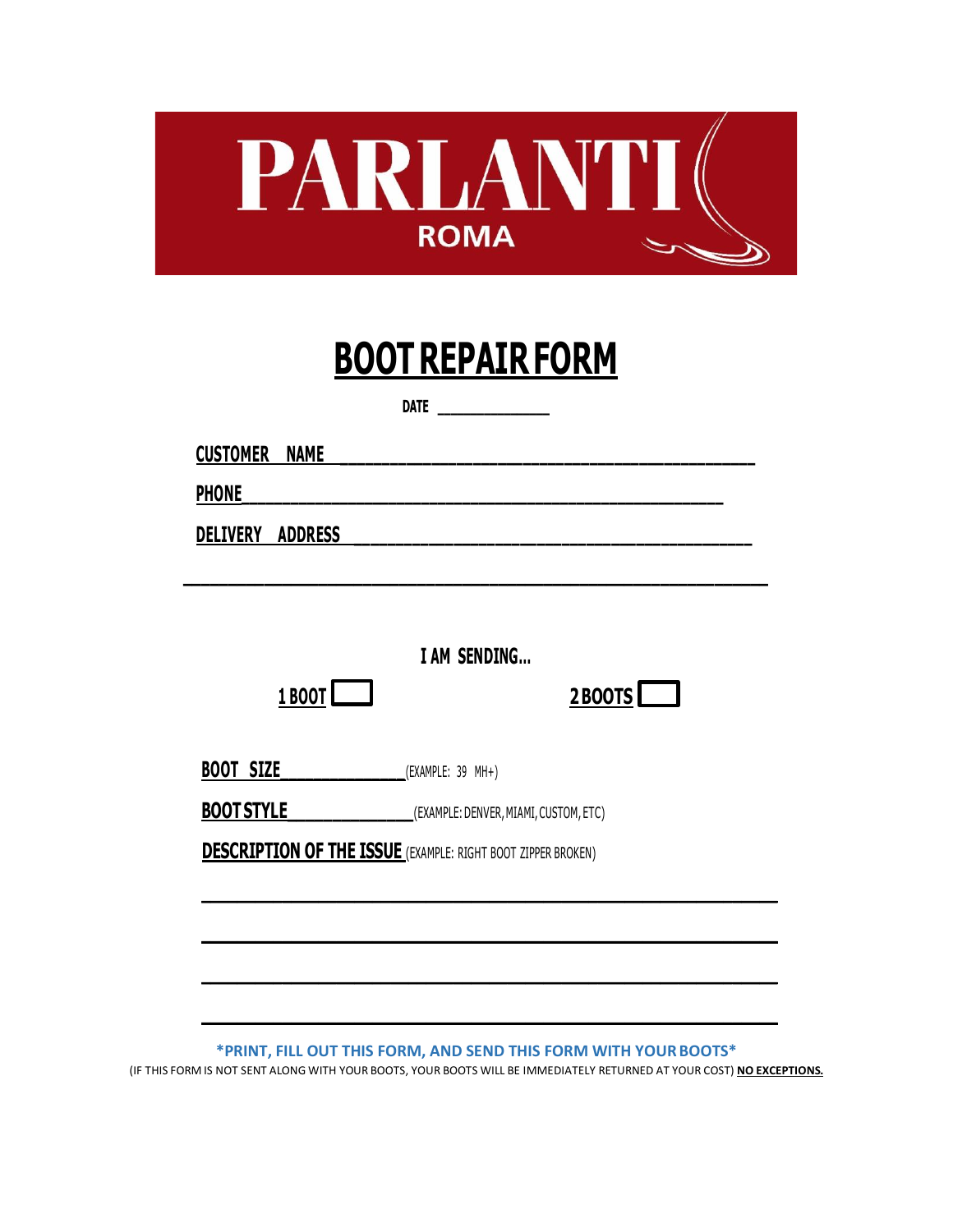## **INSTRUCTIONS**

1) Print & fill out this form completely 2) Send the completed form along with your boots to:

### **Parlanti AATTN: REPAIRS 11101 S Crown Way Suite 8 WELLINGTON, FL 33414**

#### EXPECTED DELIVERYTIMES:

Boot Repair: 3-4 Weeks

#### EXPECTED COST:

See **"Pricing"** below.

#### PAYMENT & SHIPPING

You will receive a phone call AFTER repair regarding the cost + shipping charges. At that time we will accept payment over the phone.

When payment is received, your boots will be shipped back to the address on the form. Expedited shipping is available upon request, and will be billed to the customer accordingly.

#### Contact Information

Website:

[www.parlantiinternational.com](http://www.parlantiinternational.com/)

Email:[Support@shop-parlantiusa.com](mailto:Support@shop-parlantiusa.com)

Phone: (561) 529-6303 (Text Messaging Welcome)

#### TERMS&CONDITIONS

Parlanti holds no responsibility for lost shipments sent by the recipient, as the fault lies with the shipment carrier. In the event the above form is not filled out in its entirety, filled out with false information, or is not attached to the corresponding receipt of original purchase, we reserve the right to immediately return the boot(s) back to the recipient, without warning, at the cost of the sender. We do not ship any items to PO Boxes, or anywhere an indirect or direct signature cannot possibly be obtained from our mail carrier. In the event the boots cannot physically be repaired, we willship the boots back to the customer on our account. Replacement boots covered by our warranty will be shipped instantly if we have the item in stock. If we do not have the replacement boots in stock, it could take up to 30 business days to receive the replacement. No replacements will be sent without the defective boots being in our physical presence. Upon receiving an item, we do not alert the customer to notify them we have received their shipments. We will merely process the item, call to verify price and/or address when the item is ready to ship. We reserve the right to refuse all service for any reason, and to return the items back to the customer, without repair,or replacement.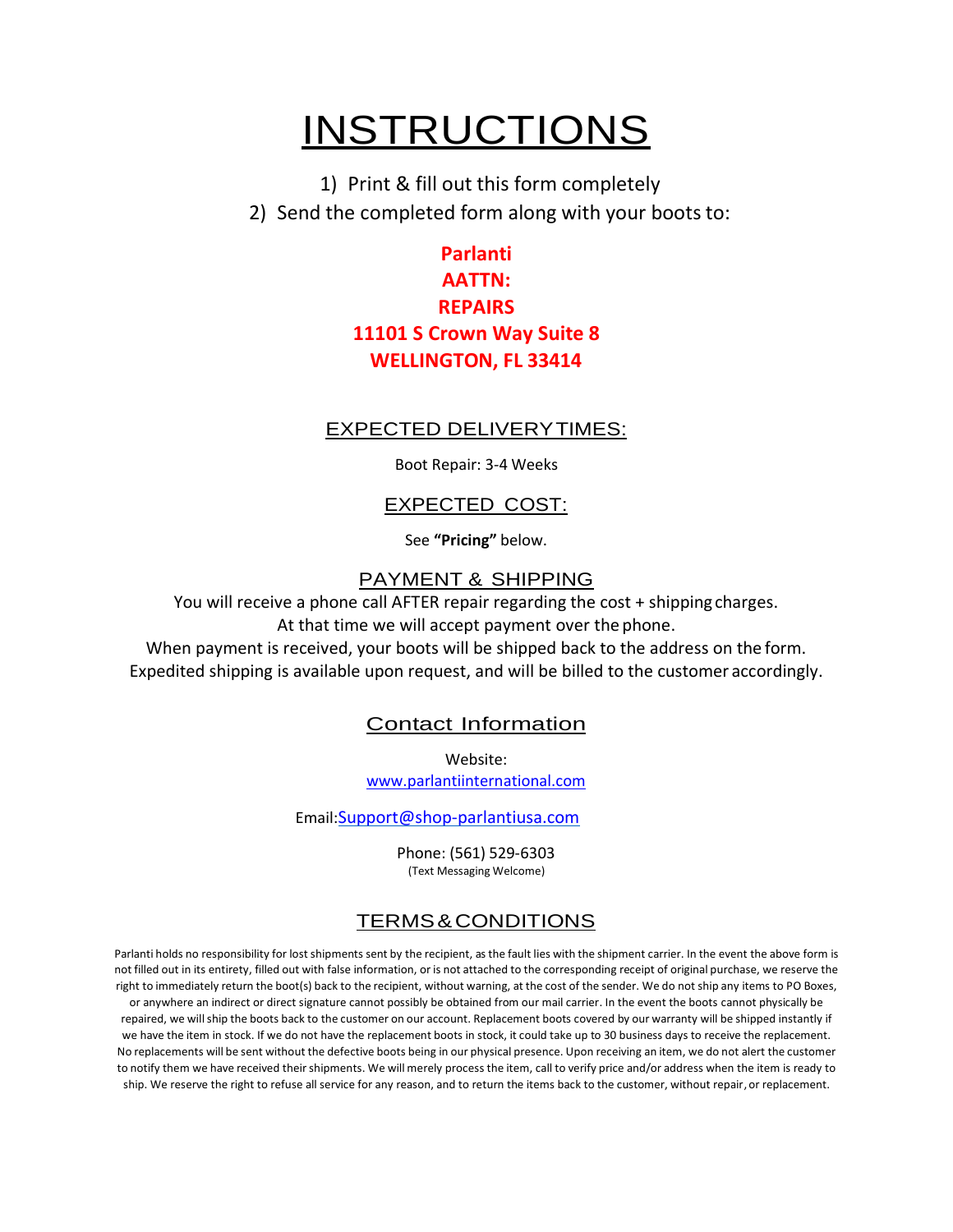# **PRICING**

**+Zippers**–\$90 each

+ **Zipper Slide**- \$20 Each

**+MiscPatches**–\$50-\$100 eachdependingonsizeandlocation

**+ Full Inside Calf Patches** – \$180-\$200 per pair depending on current condition of boots

**+ Replacement Spur Rests** – \$25eachor \$90for setoffour

- **+ New Piping** \$45 per side or \$180 pair
- **+ Complete Replacement Top or Bottom Snap Tabs** \$40 each
- + **Snap Replacement** \$15 each
- + **Zipper Restitching** \$35
- + **Sole- \$80 per sole.**

**+ Custom Alterations** such as let outs, take-ins, cut downs and added gussets are priced on a case by case basis.

Please send detailed requests along with any relevant photos to [Support@shop](mailto:Support@shop-parlantiusa.com)[parlantiusa.com](mailto:Support@shop-parlantiusa.com) foraquote.

--------------All work warrantied unconditionally for 6 months. --------------